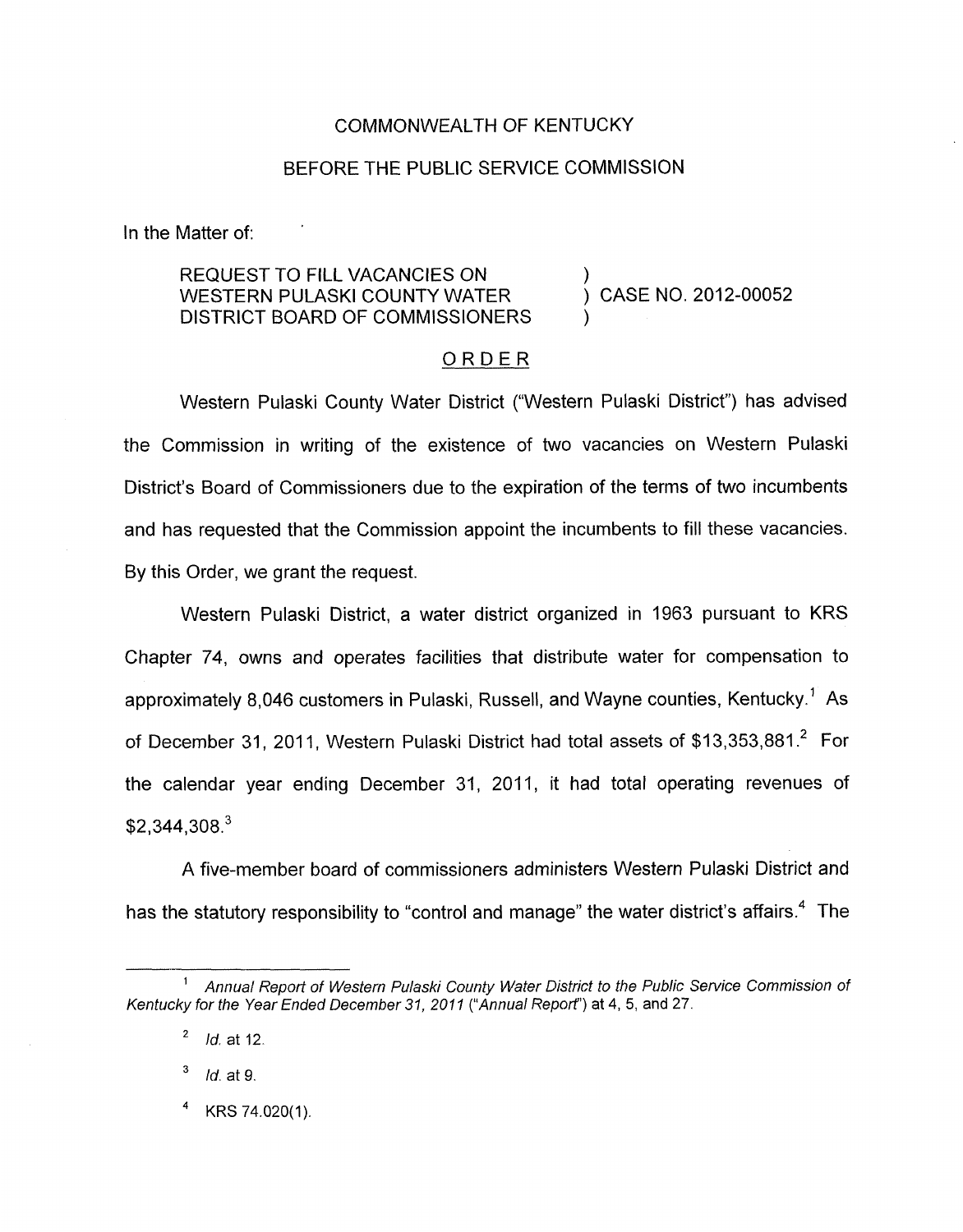County Judge/Executive of Pulaski County appoints the water district commissioners with the approval of the Pulaski County Fiscal Court.<sup>5</sup> Pursuant to KRS 74.020(1), the terms of the members of a water district's board of commissioners are staggered.<sup>6</sup>

Western Pulaski District reports that the terms of Western Pulaski District Commissioners Teddy Rodgers and Jimmy Dalton expired on October 4, 2010 and on May 22, 2011, respectively.<sup>7</sup> Since the expiration of their terms, the Pulaski County JudgelExecutive has not acted to appoint a successor. On February 13, 2012, Don Calder, Western Pulaski District's chairman, requested that the Commission fill the vacant terms.<sup>8</sup> He recommended that Mr. Rodgers and Mr. Dalton be reappointed to fill the vacant positions.

On February 27, 2012, we initiated this proceeding to fill the existing vacancies. To ensure notice to all persons with a significant interest in this matter, the Commission ordered that Western Pulaski District, Pulaski County Judge/Executive Barty Bullock, Pulaski County Fiscal Court, Mr. Rodgers, and Mr. Dalton be made parties to this proceeding. We further directed Western Pulaski District, Mr. Rodgers, and Mr. Dalton to provide information regarding their personal background and afforded all parties the

\_I Although Western Pulaski District is located in three counties, approximately 94 percent of Western Pulaski District's assets are located in Pulaski County, Kentucky. Western Pulaski District's Response to the Commission's Order of February 27, 2012, Item 10 (filed Mar. 16, 2012). Neither the County Judge/Executive of Russell or Wayne Counties is entitled to appoint a member of the Board of Commissioners until 25 percent of the total assets of the Western Pulaski District's distribution system are located in his county. See KRS 74.020(1)(c). <sup>5</sup> KRS 74.020(1)(b).

See KRS 74.020(1)(a) ("Initial appointments shall be for terms of two (2), three **(3),** and four **6**  (4) years, as designated by the Court.")

Letter from Don Calder, Chairman, Western Pulaski County Water District, to Jeff Derouen, **7**  Executive Director, Public Service Commission (Feb. 13, 2012); Western Pulaski District's Response to the Commission's Order of February 27, 2012, Item 1 (filed Mar. 16, 2012).

Mr. Calder wrote the Commission to request Commission assistance in the reappointment of Commissioners. The Commission considers this letter as an application to make appointments to fill the vacancies. *8*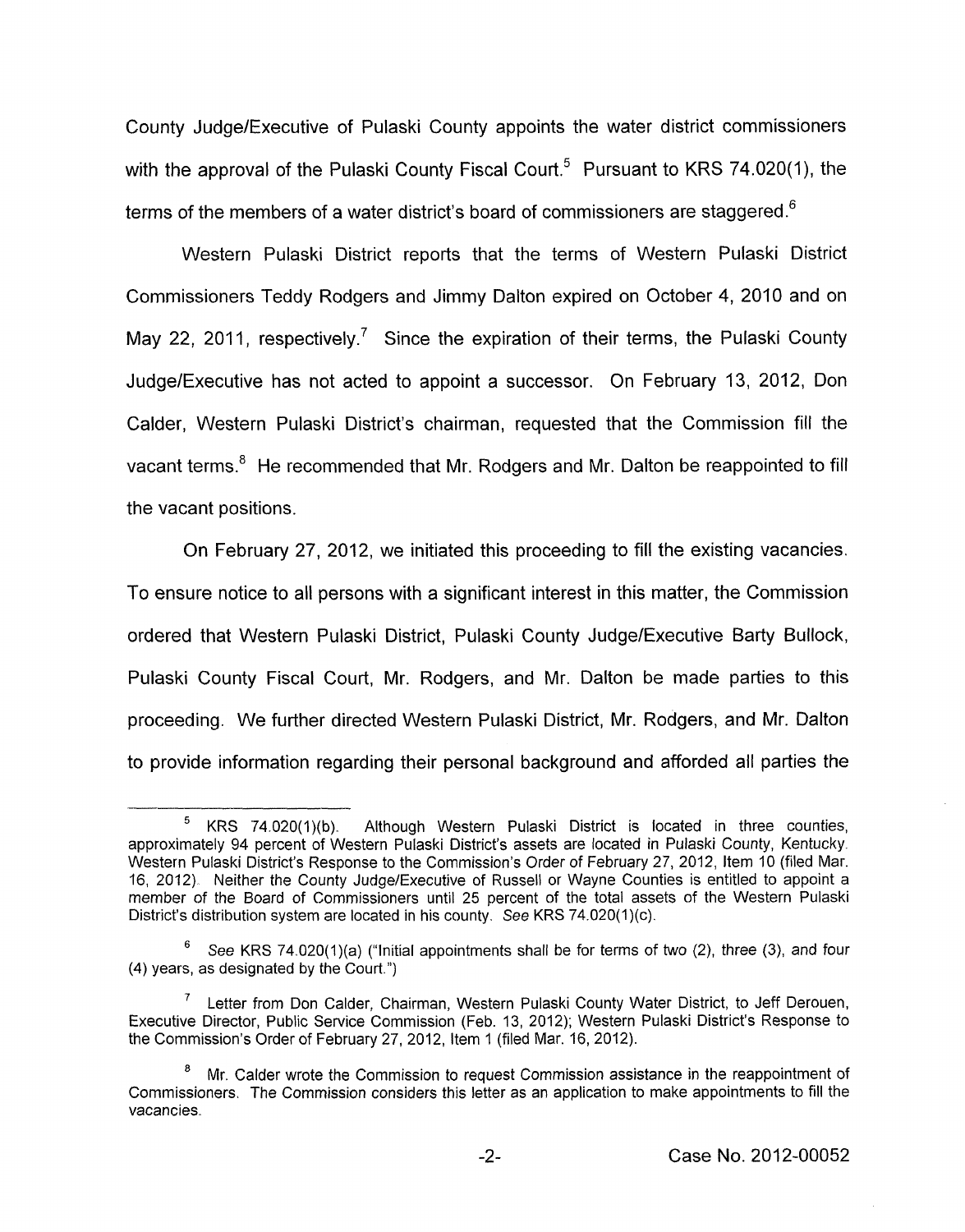opportunity to nominate additional persons to fill the existing vacancies. Western Pulaski District, Mr. Rodgers, and Mr. Dalton have responded to the Commission's directives to provide information. Additionally, Charles Mitchell Robertson requested that he be considered for one of the vacancies.

Pursuant to KRS 74.020(1)(a), a county judge/executive appoints water district commissioners with the approval of the county's fiscal court. KRS 74.020(4), however, provides that the Commission shall fill a vacancy on the board of commissioners "if, within ninety (90) days following the expiration of the term, the vacancy has not been filled by the appropriate county judge/executive with approval of the fiscal court."

The Commission finds that two vacancies currently exist on Western Pulaski District's Board of Commissioners. We also find that the vacancies have existed for longer than 90 days. Accordingly, the Commission has the statutory responsibility to fill those vacancies.

In making our selection, the Commission must consider the totality of the circumstances, including the education, business and management experience, and personal history of the proposed candidates, and the existing financial and operating condition of the water district. Based upon our review of the evidence of record, we find no information to suggest that any of the candidates are unqualified to serve in the designated position. We further find that each of the candidates resides within Western Pulaski District's territory and possesses adequate education, business skills, and experience to perform the duties of water district commissioner.

Having reviewed the evidence of record, we find that Mr. Rodgers and Mr. Dalton by virtue of their backgrounds and their extensive service as water district commissioners are best qualified to serve as commissioners. There is no allegation of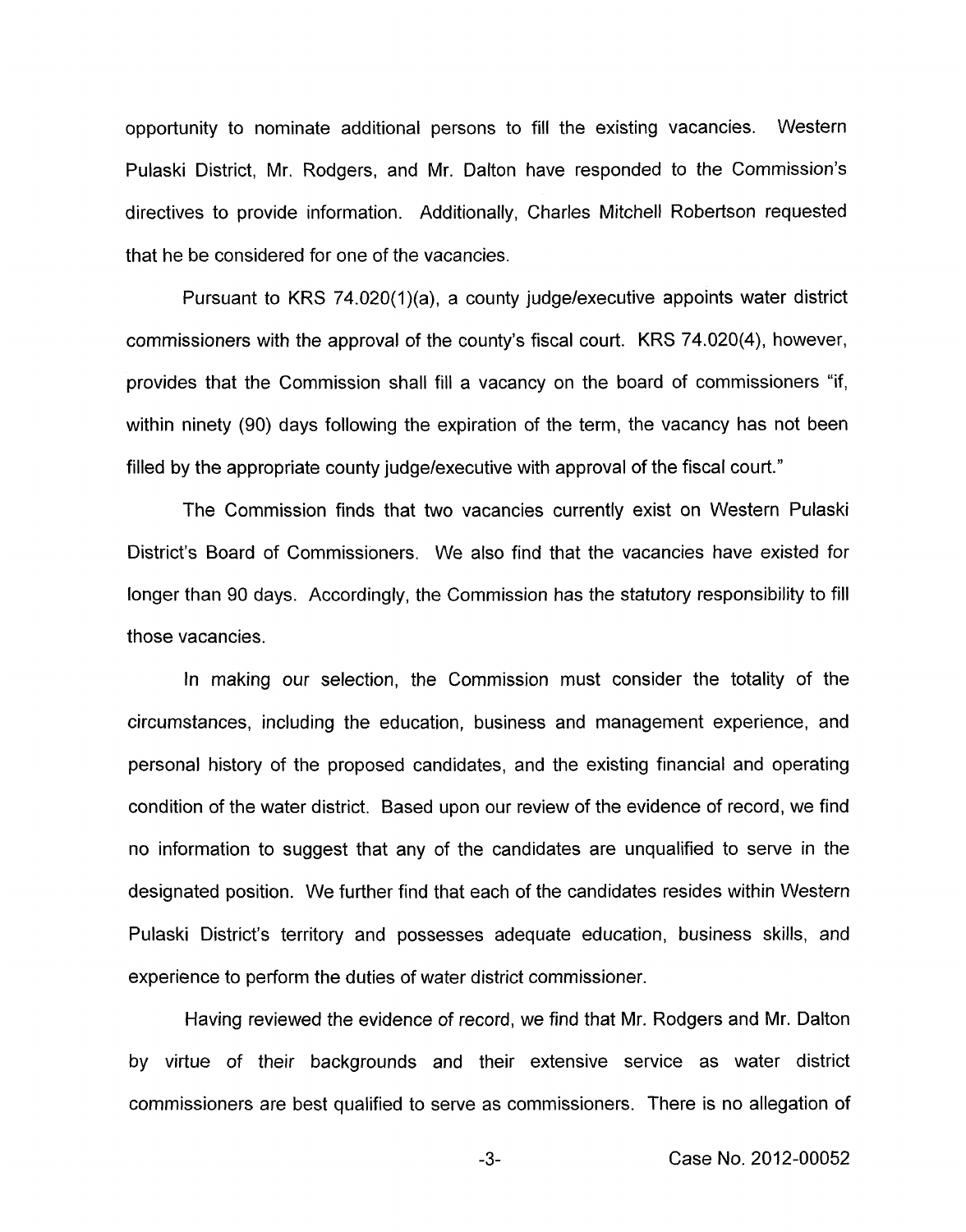which this Commission is aware that they are less than competent to fulfill the role of commissioner. To the contrary, the record demonstrates that they are familiar with the complex issues currently facing Western Pulaski District. We express no dissatisfaction with Mr. Robertson. We simply conclude that, under the circumstances present here, reappointment of experienced, proven commissioners constitutes the most reasonable and expeditious resolution to the current impasse.

IT IS THEREFORE ORDERED that:

I. Teddy Rodgers is appointed to fill the existing vacancy on Western Pulaski District's Board of Commissioners. His term shall expire October **4,** 2014.

2. Jimmy Dalton is appointed to fill the existing vacancy on Western Pulaski District's Board of Commissioners. His term shall expire May 22, 2015.

By the Commission



ATTEST:

Marra D. Grunwold for